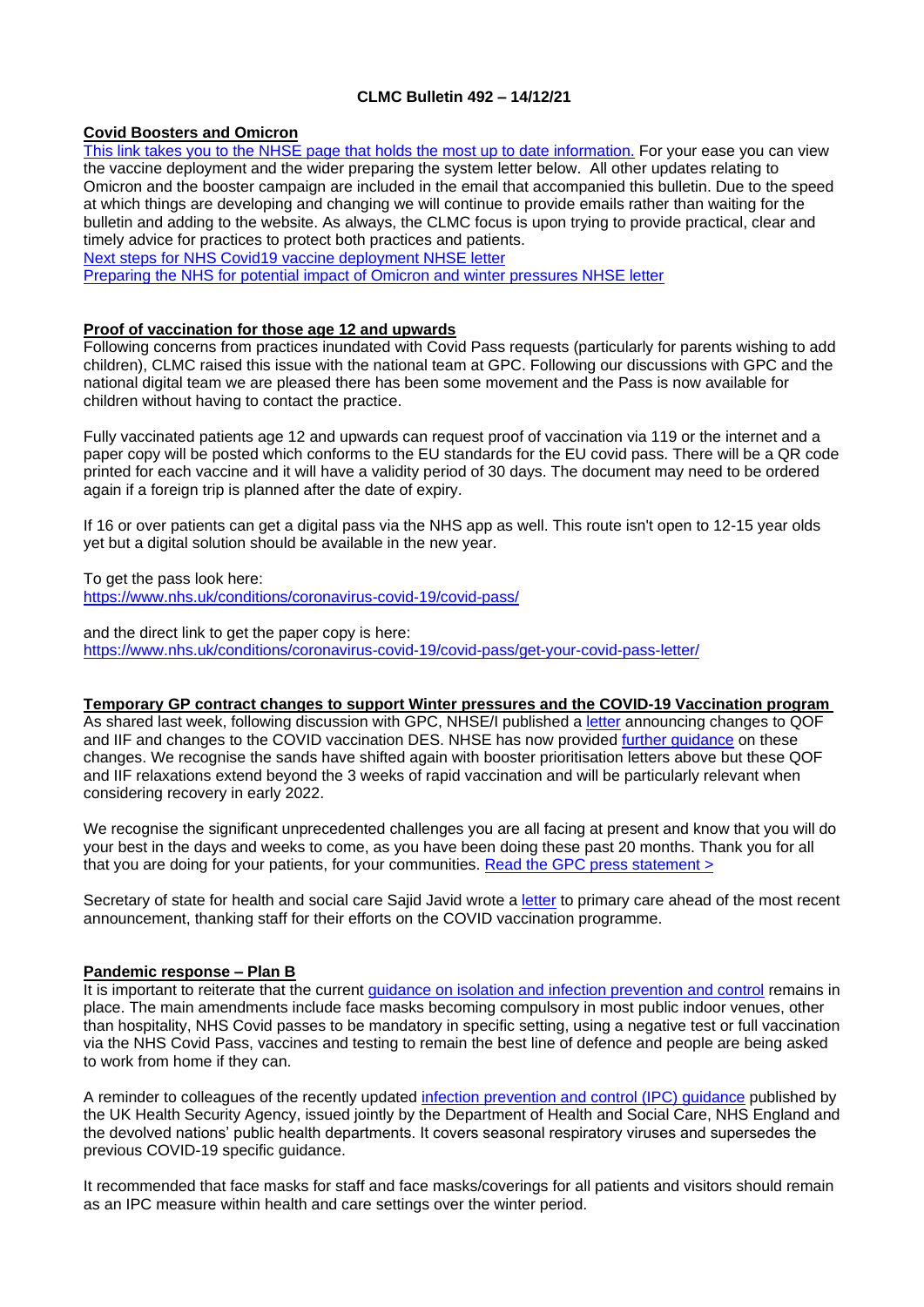It also recommended that physical distancing should be at least 1 metre, increasing whenever feasible to 2 metres across all health and care setting, and that it should remain at 2 metres where patients with suspected or confirmed respiratory infection are being cared for or managed.

It is recommended that screening, triaging, and testing for SARS-CoV-2 continues over the winter period. Testing for other respiratory pathogens will depend on the health and care setting according to local / countryspecific testing strategies / frameworks and data

This followed the specific recommendations for changes to [IPC guidance in primary care](https://www.gov.uk/government/publications/ukhsa-review-into-ipc-guidance/recommendation-4-a-more-flexible-approach-to-patient-consultations-in-primary-care-and-general-practice) published on October. The BMA have already stressed that 1 metre social distancing will be difficult for some smaller surgeries and as such there will still have to be a reduced capacity in some practices. The guidance strongly emphasises that local decisions and risk assessments will ultimately decide whether a face-to-face consultation is appropriate and where physical distancing can be safely reduced. It is therefore for practices to determine what arrangements they have in the surgery.

GPC are working with RCGP on updating the joint workload prioritisation document. <https://www.bma.org.uk/media/4386/bma-rcgp-covid-workload-prioritisation-aug-2021.pdf>

The BMA responded to the prime minister's announcement on Wednesday 8 December that the Government will be implementing Plan B for dealing with COVID and the Omicron variant. [Read more >](https://bma-mail.org.uk/t/JVX-7NKHA-JCJOU4-4NFFQS-1/c.aspx)

## **Moving vaccines within a PCN grouping**

Considering the need to rapidly expand capacity, the MHRA has expanded the circumstances in which the COVID-19 vaccine may be moved from a PCN Grouping's designated site(s) to another location.

GP practices within a PCN Grouping may move COVID-19 vaccine from their Designated Site to collaborating individual GP practices within the PCN Grouping to increase the possibility of opportunistic administration of the vaccination to increase take up of the vaccine. Movement continues to be subject to:

- all requirements and quidance on the movement, storage and handling of COVID-19 vaccines being adhered to;
- there being no onward movement of the vaccine. For example, it is not permitted for a PCN to transport the COVID-19 vaccine from the PCN Grouping's designated site(s) to a collaborating individual GP practice and then onto a pop-up site or care home etc; and
- the arrangements being reflected in the PCN Grouping's Collaboration Agreement

The NHSE template [Collaboration Agreement](https://www.england.nhs.uk/publication/covid-19-vaccination-programme-2020-21-covid-19-enhanced-service-vaccination-collaboration-agreement/) has now been updated to reflect these changes.

## **Cause for Celebration and GP Santa Wishlist**

We wanted to share with you a small celebration and acknowledgement to the great contribution that primary care has made to the Covid vaccination programme. With all the recent publicity chastising general practice for insufficient face to face care we thought it important to pause, digest and celebrate some figures which we believe are worthy of celebration.

### **8 December saw the anniversary of the first Covid vaccination being delivered in England. On this date, there have been just over 100 million doses given. 90+% of those via services managed and run by GPs. That's equivalent to just under 1/3rd of the normal annual workload in general practice. This feels like something worthy of celebration and that should be shared via as many channels as possible.**

It is easy to lose sight of the wonderful achievements and, all too often, the positive is drowned in the mass of negativity. The lion's share of this vaccination program being delivered by General Practice, has been a massive undertaking at significant personal costs for many of you, a huge team effort delivered in partnership with your communities. In coming days and weeks many of you will continue to step up to the national priority of boosting this country through a surge of Omicron. Thank you for all that you have achieved and all that you will continue to do for your communities and for this nation.

CLMC have shared this message, together with the santa wishlist, with all our commissioning, HealthWatch and LA colleagues, requesting they bear this in mind when considering comments from and towards general practice. We have also requested they share this in their systems though it may well get lost with the more recent announcements and the current pressures we are all experiencing.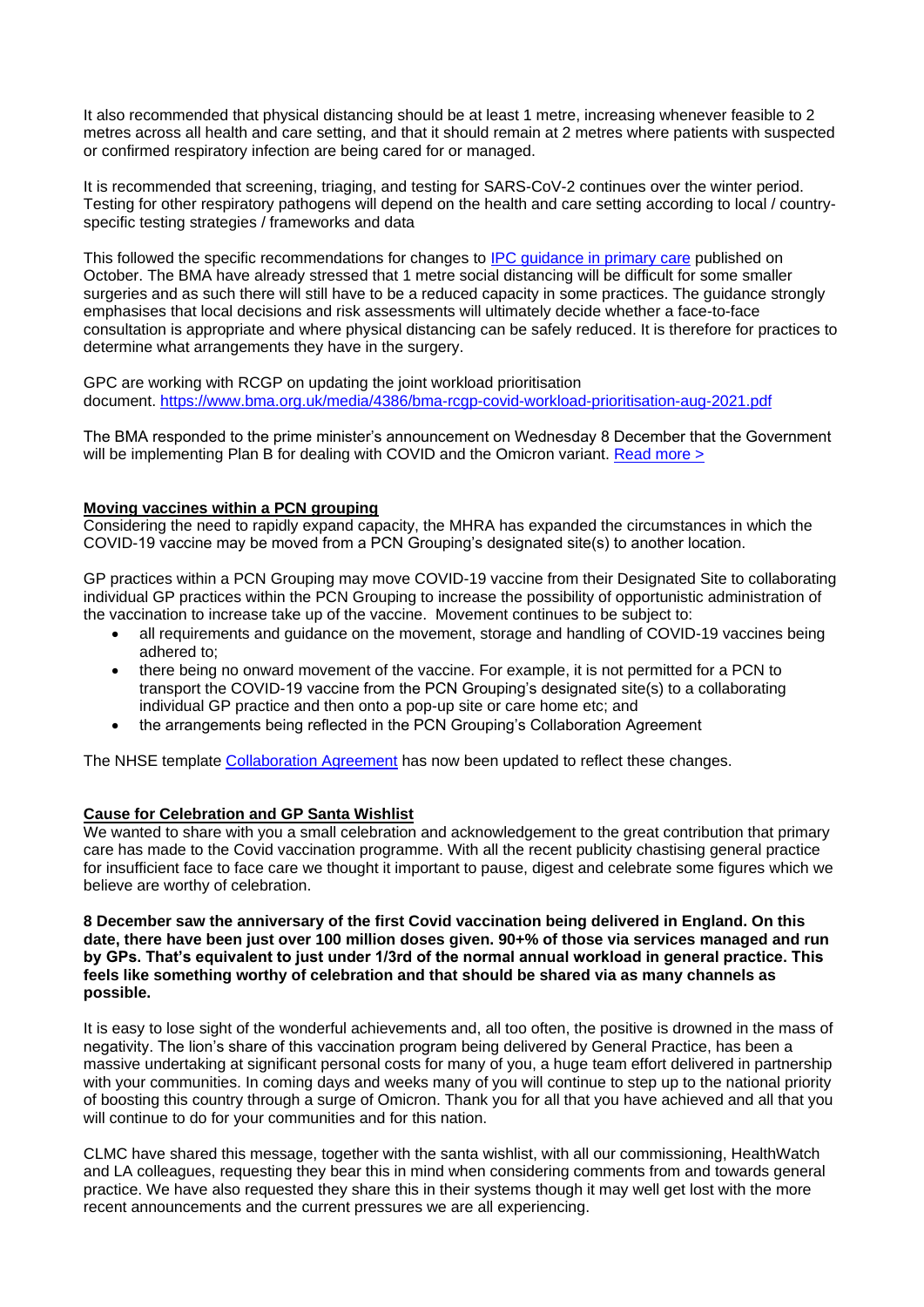Also, we wanted to share [this pictorial](https://www.clevelandlmc.org.uk/website/IGP367/files/Doc1.docx) with you. This has been created by a GP in Solihull, Dr Sabby Kant and originated on the resilient GP forum. It is very striking in expressing so many practice views in one place! Most of the details on there can be lifted and fit exactly with the picture in Tees (the only variation we can see is around the LIS contracts which is a small element on the page and though the title is different our LIS fits neatly in there too!) so rather than reinvent the wheel, we thought it helpful to share this one page, pictorial snapshot of thoughts from the very people who carried out the millions of vaccinations.

Apologies if you have seen this already; let us call this festive pictorial a Christmas card, wish list and plea for understanding from primary care. Of course, this does not even begin to pick up the recent developments with CQC unannounced inspections and winter access requirements let alone the stepped up vaccination programme but it gives just a little insight into how it feels in primary care land and what is on the general practice wish list to end the year.

## **[New to Partnership Payment Scheme](https://generalpracticebulletin.createsend1.com/t/d-l-addvht-juxdhitut-q/) (N2PP)**

This will be extended into the 2022/23 financial year and NHSE/I have now removed the requirement to apply within six months of commencing a partnership role. Following a review of the timeframe to apply for the scheme, and in acknowledgement of the challenges the deadline presented to busy new partners as well as the additional pressures created by the COVID-19 pandemic, NHSE/I has removed the six-month deadline, including for submitted applications that meet all other eligibility criteria. When the scheme comes to an end, there will be a cut-off deadline after the scheme closure date by which applications from eligible individuals must be submitted, and NHSE/I will give advance notice of this.

NHSE/I continues to encourage all individuals who have commenced in an equity share partnership on or after 1 April 2020 to submit their application as soon as they can after they become eligible. They are now reviewing all applicants this affects and updating their guidance to reflect the changes > Read [NHSE/I's](https://generalpracticebulletin.cmail20.com/t/ViewEmail/d/461D9B617B113F0D2540EF23F30FEDED/596E6203977D55FEF1E87EB810D8F10A?alternativeLink=False)  [primary care bulletin](https://generalpracticebulletin.cmail20.com/t/ViewEmail/d/461D9B617B113F0D2540EF23F30FEDED/596E6203977D55FEF1E87EB810D8F10A?alternativeLink=False)

## **Tees Valley Primary Care Training Hub**

Please view the latest Training Hub Newsletter [here](../Desktop/Primary%20Care%20Training%20Hub%20Newsletter%20December.pdf)

## **UK's most vulnerable people to receive life-saving COVID-19 treatments in the community**

Thousands of the UK's most vulnerable people will be among the first in the world to access life-saving, cutting-edge antiviral and antibody treatments from today, the government has announced.

A national study called [PANORAMIC,](https://www.panoramictrial.org/) run by the University of Oxford in close collaboration with GP hubs, has now launched and is recruiting around 10,000 UK patients at risk of serious illness from COVID-19 to have the opportunity to take the treatment molnupiravir at home after receiving a positive PCR test.

Those at highest risk who test positive for the virus – for example, people who are immunocompromised, cancer patients or those with Down's syndrome – will also be able to access either molnupiravir or the novel monoclonal antibody Ronapreve outside of the study from 16 December 2021. [https://www.gov.uk/government/news/uks-most-vulnerable-people-to-receive-life-saving-covid-19-treatments](https://www.gov.uk/government/news/uks-most-vulnerable-people-to-receive-life-saving-covid-19-treatments-in-the-community)[in-the-community](https://www.gov.uk/government/news/uks-most-vulnerable-people-to-receive-life-saving-covid-19-treatments-in-the-community)

## **LMC Buying Group**

Please see attached the December e-update: [Quarterly E-Update for LMCs.](https://us11.campaign-archive.com/?e=__test_email__&u=ae8a08663d8d6e1465569f620&id=38d9333b06)

## **Supporting general practice**

Read about how GPC are campaigning against abuse of GPs and their staff on the [Support Your Surgery](https://www.bma.org.uk/advice-and-support/covid-19/gp-practices/support-your-surgery)  [campaign](https://www.bma.org.uk/advice-and-support/covid-19/gp-practices/support-your-surgery) page, which includes a number of resources that practices can use.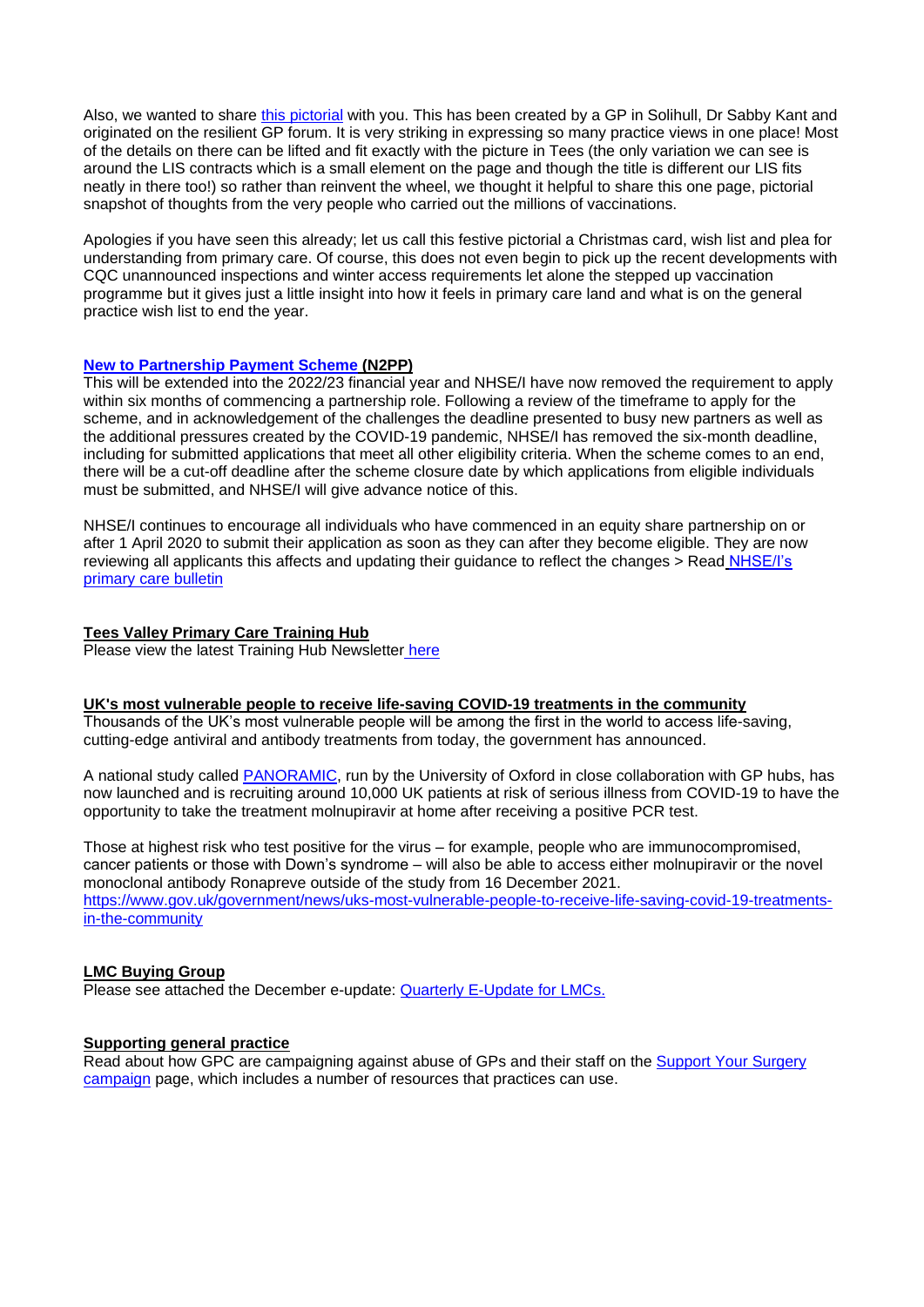# **NHSE/I workforce staff survey development**

The NHSE/I workforce team has commissioner Picker, an independent health and social care research charity, to develop a new [questionnaire for the Primary Care Staff Survey Pilot.](https://www.picker.org/staff-survey-in-primary-care/) They are looking for volunteers (both clinical and non-clinical staff) to make sure the questionnaire is clear, easily understood and relevant to staff working in General Practice and Primary Care Networks. If you volunteer you will need to:

- Attend a one-to-one 60 minute interview with research from Picker, over MS Teams.
- During the interview you will be required to complete the questionnaire, voicing your thoughts throughout completion.

An interview will be arranged at time convenient to you, during one of the rounds detailed below.

- Round 1 16th December to 20th December
- Round 2 4th January to 6th January
- Round 3 12th January to 14th January

Find out more [here](https://www.picker.org/staff-survey-in-primary-care/) or contact [volunteer@surveycoordination.com](mailto:volunteer@surveycoordination.com) to register your interest.

## **GPC GP Bulletin & Informal Messaging**

Read the BMA's GP bulletin [here.](https://bma-mail.org.uk/t/JVX-7NKHA-EC5E0CEA0D8A5317JCJOU4BA186991484320BE/cr.aspx) Read GPC Chair twitter page: [Dr Farah Jameel \(@DrFJameel\) / Twitter](https://twitter.com/DrFJameel) Read BMA twitter page: [General Practice \(@BMA\\_GP\) / Twitter](https://twitter.com/BMA_GP)

## **[BMA COVID-19 guidance](https://www.bma.org.uk/advice-and-support/covid-19)**

Read the BMA [COVID-19 toolkit for GPs and practices,](https://www.bma.org.uk/advice-and-support/covid-19/practical-guidance/covid-19-toolkit-for-gps-and-gp-practices) which provides comprehensive guidance for practices to manage contractual issues and service provision during the coronavirus pandemic. You can access all the BMA guidance on COVID-19, including ethical guidance, [here](https://www.bma.org.uk/advice-and-support/covid-19) . There is also guidance on the following topics:

- [Model terms of engagement for a GP providing temporary COVID-19 services](https://www.bma.org.uk/advice-and-support/covid-19/your-contract/covid-19-model-terms-for-gps)
- [Terms and conditions for sessional GPs](https://www.bma.org.uk/advice-and-support/covid-19/your-contract/covid-19-your-terms-and-conditions/your-terms-and-conditions-sessional-gps)
- [Risk assessments](https://www.bma.org.uk/advice-and-support/covid-19/your-health/covid-19-risk-assessment)

# **Mental health and wellbeing – looking after you and your practice team**

## **Primary care coaching - communications toolkit**

In these pressured times it is absolutely critical you look after yourself and your teams. NHSE/I have launched their new communications toolkit, supporting promotion of the NHS England and NHS Improvement Looking After You national coaching service: [https://drive.google.com/drive/folders/1aS8](https://drive.google.com/drive/folders/1aS8-sTH1W9gv49d9Tq3hhwg9jJZZ5MFs) [sTH1W9gv49d9Tq3hhwg9jJZZ5MFs](https://drive.google.com/drive/folders/1aS8-sTH1W9gv49d9Tq3hhwg9jJZZ5MFs)

Within the toolkit you will find social media images, banners, bulletin copy, website copy and quotes from those who have used the free services. There has been some excellent feedback from those who have accessed coaching, but we are aware there are still many colleagues who are not aware of this available support. It remains a difficult time for the workforce, so we would appreciate any help you are able to give to share these offers.

A member of their team would also be happy to come to meetings or events within regions and systems to talk about the offers: [england.lookingafteryou@nhs.net](mailto:england.lookingafteryou@nhs.net)

A coaching landing page hosts all three offers: [www.england.nhs.uk/lookingafteryou](http://www.england.nhs.uk/lookingafteryou) . Recognising that frontline primary care colleagues involved in the delivery of primary care services, both clinical and nonclinical, continue to face many challenges, NHSE have developed three coaching offers for the workforce:

- 1) Looking After You Too coaching about you and your wellbeing
- 2) Looking After Your Team coaching about you and your team
- 3) Looking After Your Career coaching about you and your career

The coaches are highly skilled and experienced, and all coaching is free and confidential. The sessions are delivered virtually, preferably via a video platform, but telephone appointments are also available. Thousands of people have booked sessions and given positive feedback on their experience.